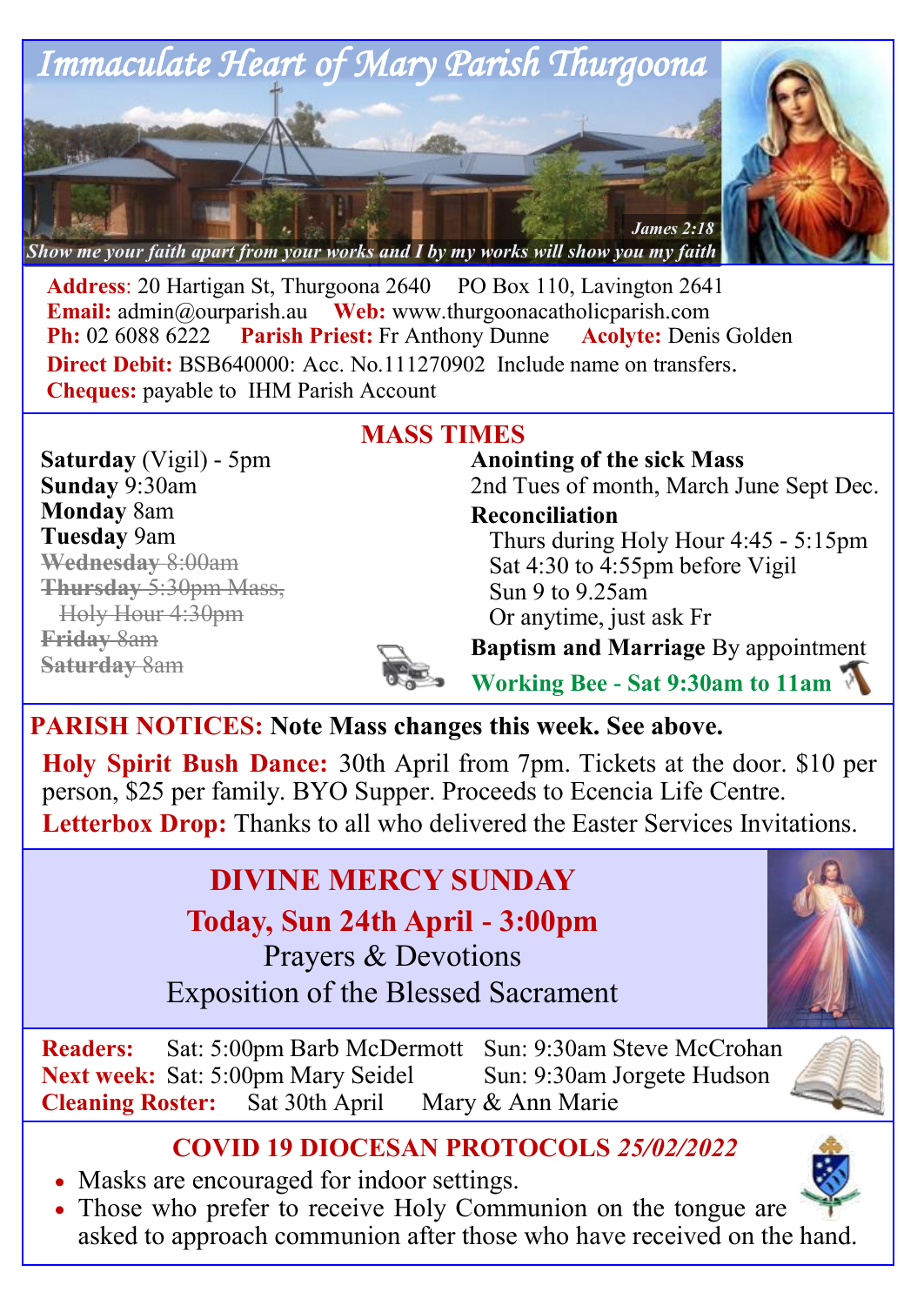### **DIVINE MERCY SUNDAY 24/04/2022**

### **First reading Acts 5:12-16**

The faithful all used to meet by common consent in the Portico of Solomon. No one else ever dared to join them, but the people were loud in their praise and the numbers of men and women who came to believe in the Lord increased steadily. So many signs and wonders were worked among the people at the hands of the apostles that the sick were even taken out into the streets and laid on beds and sleeping-mats in the hope that at least the shadow of Peter might fall across some of them as he went past. People even came crowding in from the towns round about Jerusalem, bringing with them their sick and those tormented by unclean spirits, and all of them were cured.

### **Responsorial Psalm Psalm 117(118):2-4,22-27**

*Give thanks to the Lord, for he is good; his love is everlasting.*

### **Second reading Apocalypse 1:9-13,17-19**

My name is John, and through our union in Jesus I am your brother and share your sufferings, your kingdom, and all you endure. I was on the island of Patmos for having preached God's word and witnessed for Jesus; it was the Lord's day and the Spirit possessed me, and I heard a voice behind me, shouting like a trumpet, 'Write down all that you see in a book.' I turned round to see who had spoken to me, and when I turned I saw seven golden lampstands and, surrounded by them, a figure like a Son of man, dressed in a long robe tied at the waist with a golden girdle.

When I saw him, I fell in a dead faint at his feet, but he touched me with his right hand and said, 'Do not be afraid; it is I, the First and the Last; I am the Living One, I was dead and now I am to live for ever and ever, and I hold the keys of death and of the underworld. Now write down all that you see of present happenings and things that are still to come.'

### **Gospel Acclamation John 20:29**

Alleluia, alleluia!

You believe in me, Thomas, because you have seen me; happy are those who have not seen me, but still believe! Alleluia!

In the evening of that same day, the first day of the week, the doors were closed in the room where the disciples were, for fear of the Jews. Jesus came and stood among them. He said to them, 'Peace be with you', and showed them his hands and his side. The disciples were filled with joy when they saw the Lord, and he said to them again, 'Peace be with you.

'As the Father sent me, so am I sending you.' After saying this he breathed on them and said: 'Receive the Holy Spirit. For those whose sins you forgive, they are forgiven; for those whose sins you retain, they are retained.'

Thomas, called the Twin, who was one of the Twelve, was not with them when

### **Gospel John 20:19-31**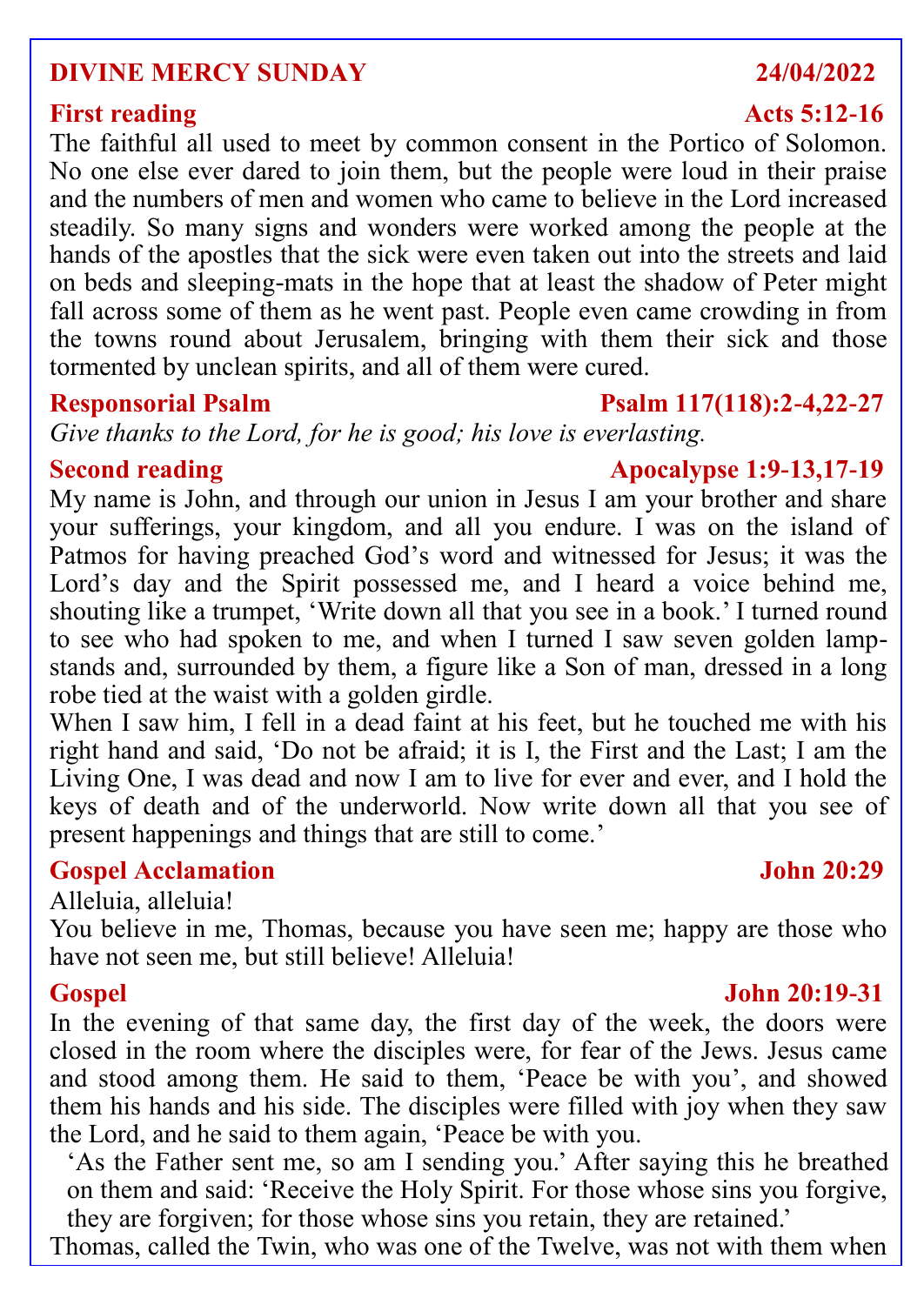Jesus came. When the disciples said, 'We have seen the Lord', he answered, 'Unless I see the holes that the nails made in his hands and can put my finger into the holes they made, and unless I can put my hand into his side, I refuse to believe.' Eight days later the disciples were in the house again and Thomas was with them. The doors were closed, but Jesus came in and stood among them. 'Peace be with you' he said. Then he spoke to Thomas, 'Put your finger here; look, here are my hands. Give me your hand; put it into my side. Doubt no longer but believe.' Thomas replied, 'My Lord and my God!' Jesus said to him: 'You believe because you can see me.

Happy are those who have not seen and yet believe.'

There were many other signs that Jesus worked and the disciples saw, but they are not recorded in this book. These are recorded so that you may believe that Jesus is the Christ, the Son of God, and that believing this you may have life through his name. *universalis.com*

### **Prayers of the Faithfull:**

**For our sick,** John McCormick, Sam Courtella, Gloria Maclean, Wendy Mills, Steve Drage, John Dunne, Katerie Byrnes, Jackson Davis, Mathew Dix, Seamus Clancy, Carmel Baker and Laurie Evans.

We pray to the Lord. **R.** Lord hear our prayer.

**For our recently departed,** Sue Barsby, Garry Rake and those who's anniversaries occur at this time including Paul Fowles, Jack Evens, Christopher Eades and Richard Bartosik.

We pray to the Lord. **R.** Lord hear our prayer.

### **Communion Antiphon Cf. Jn 20: 27**

Bring your hand and feel the place of the nails, and do not be unbelieving but believing, alleluia. *universalis.com*

# **JOURNEY WITH THE POPE**

"In the Scriptures, whenever God appears to those who receive him, he loves to utter those words: Do not be afraid!... In this way, he sends us a clear and comforting message: once our lives are open to God, fear can no longer hold us in thrall. For fear can truly hold us in thrall. You, dear sister, dear brother, if your sins frighten you, if your past worries you, if your



wounds do not heal, if your constant failings dishearten you and you seem to have lost hope, please, do not be afraid. God knows your weaknesses and is greater than your mistakes. God is greater than our sins. He asks of you only one thing: that you not hold your frailties and sufferings inside. Bring them to him, lay them before him and, from being reasons for despair, they will become opportunities for resurrection.

Do not be afraid!" *Pope Francis - Homily March 25, 2022 missio.org*